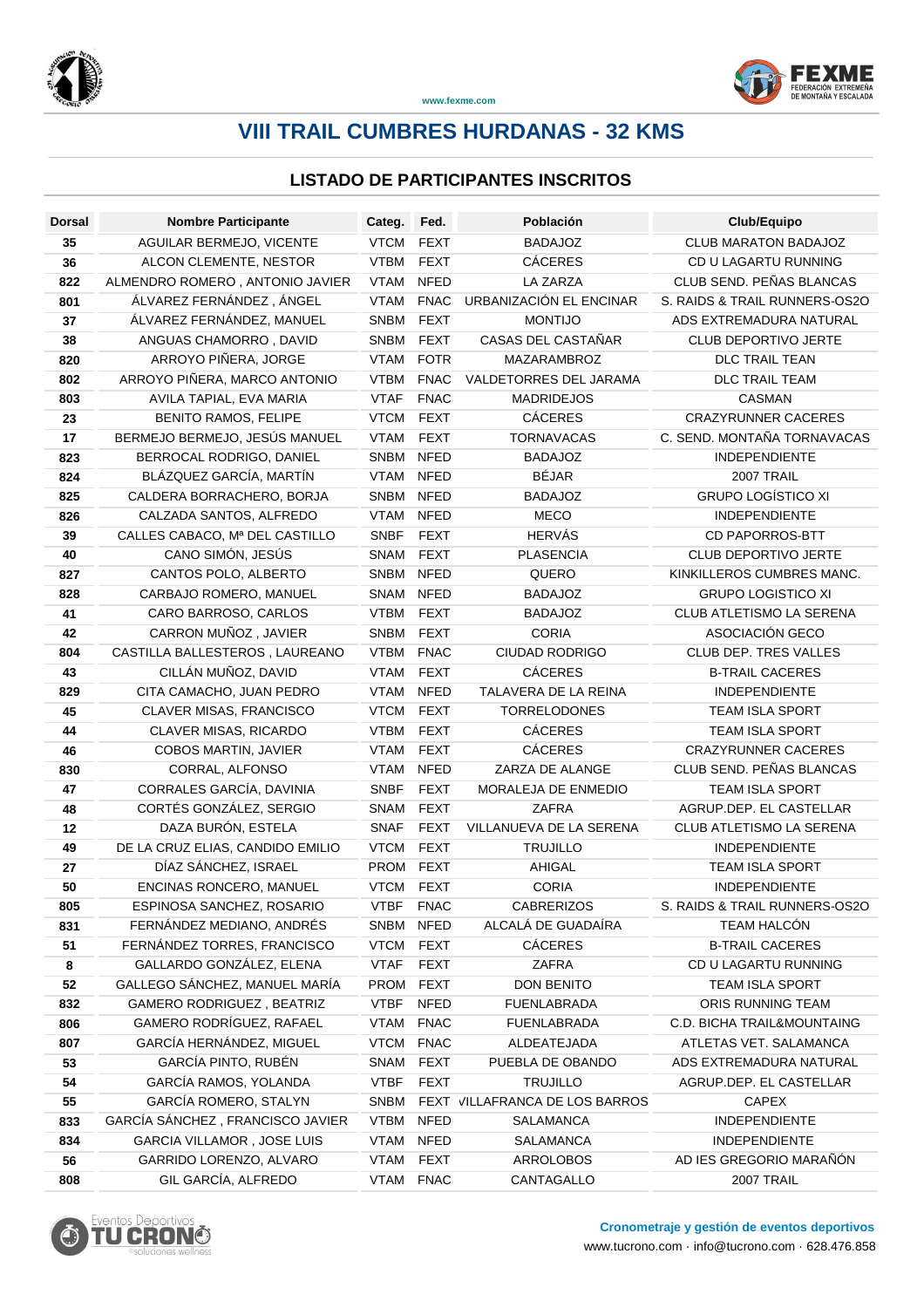



**www.fexme.com**

# **VIII TRAIL CUMBRES HURDANAS - 32 KMS**

### **LISTADO DE PARTICIPANTES INSCRITOS**

| <b>Dorsal</b> | <b>Nombre Participante</b>              | Categ.      | Fed.        | Población                       | Club/Equipo                       |
|---------------|-----------------------------------------|-------------|-------------|---------------------------------|-----------------------------------|
| 57            | GIL MOLANO, GABRIEL                     | <b>VTBM</b> | <b>FEXT</b> | ARROYO DE SAN SERVÁN            | AD PUEBLA TRAIL                   |
| 809           | <b>GIL PLATA, ANTONIO</b>               | <b>VTAM</b> | <b>FNAC</b> | <b>SEVILLA</b>                  | <b>CD HISPATRAIL</b>              |
| 58            | GÓMEZ GÓMEZ, PAKO                       | <b>VTBM</b> | <b>FEXT</b> | PINOFRANQUEADO                  | AD IES GREGORIO MARAÑÓN           |
| 59            | GONZÁLEZ BLANCO, ODILO                  | <b>VTAM</b> | <b>FEXT</b> | <b>BADAJOZ</b>                  | TEAM ISLA SPORT                   |
| 60            | GONZÁLEZ GARCÍA, VÍCTOR FRANCISCO       | <b>VTAM</b> | <b>FEXT</b> | ZAFRA                           | AGRUP.DEP. EL CASTELLAR           |
| 61            | GONZÁLEZ JIMÉNEZ, FRANCISCO JAVIER      | <b>VTBM</b> | <b>FEXT</b> | <b>TORNAVACAS</b>               | C. SEND. MONTAÑA TORNAVACAS       |
| 29            | GONZÁLEZ RAMOS, AITOR                   | <b>PROM</b> | <b>FEXT</b> | <b>HERVÁS</b>                   | <b>CD PAPORROS-BTT</b>            |
| 6             | GONZALEZ SUAREZ, BEATRIZ                | <b>SNBF</b> | <b>FEXT</b> | <b>BADAJOZ</b>                  | CA TALAVERA LA REAL               |
| 62            | GRAGERA PÉREZ, SEBASTIAN BALTASAR       | <b>VTAM</b> | <b>FEXT</b> | <b>CORIA</b>                    | ASOCIACIÓN GECO                   |
| 63            | GUEDELHA GARCIA, DAVID                  | PROM        | <b>FEXT</b> | MOHEDAS DE GRANADILLA           | AD IES GREGORIO MARAÑON           |
| 810           | GUTIÉRREZ LORENZO, JOSÉ LUIS            | <b>VTCM</b> | <b>FNAC</b> | <b>SALAMANCA</b>                | S. RAIDS & TRAIL RUNNERS-OS2O     |
| 835           | HERAS HERNÁNDEZ, MIGUEL A.              | <b>VTAM</b> | <b>NFED</b> | <b>BÉJAR</b>                    | CLUB 2007 TRAIL                   |
| 64            | HERNÁNDEZ CARRETERO, ANTONIO            | SNAM        | <b>FEXT</b> | VALVERDE DEL FRESNO             | CD U LAGARTU RUNNING              |
| 3             | HERNÁNDEZ SÁNCHEZ, ANTONIO NEMESIC VTCM |             | <b>FEXT</b> | VALVERDE DEL FRESNO             | CD U LAGARTU RUNNING              |
| 811           | HERRERO PRIETO, PEDRO                   | <b>VTBM</b> | <b>FNAC</b> | <b>CABRERIZOS</b>               | S. RAIDS & TRAIL RUNNERS-OS2O     |
| 812           | IBÁÑEZ IBÁÑEZ, ALBERTO                  | <b>SNBM</b> | <b>FNAC</b> | <b>MADRID</b>                   | <b>TRAILXTREM TEAM</b>            |
| 836           | <b>IGLESIAS MARTÍN, DANIEL</b>          | <b>VTBM</b> | <b>NFED</b> | ARROLOBOS                       | AD IES GREGORIO MARAÑÓN           |
| 65            | <b>IGLESIAS SANTISTEBAN, KAROL</b>      | <b>SNBF</b> | <b>FEXT</b> | <b>BALMASEDA</b>                | AD IES GREGORIO MARAÑÓN           |
| 66            | LEMUS HERREZUELO, VÍCTOR MANUEL         | <b>VTBM</b> | <b>FEXT</b> | <b>PLASENCIA</b>                | <b>TEAM ISLA SPORT</b>            |
| 837           | LOBATO JIMÉNEZ, ENRIQUE                 | SNBM        | <b>NFED</b> | <b>BADAJOZ</b>                  | <b>GL XL</b>                      |
| 67            | LÓPEZ OLIVERA, JOSE ENRIQUE             | <b>SNBM</b> | <b>FEXT</b> | <b>GUIJO DE GALISTEO</b>        | AD IES GREGORIO MARAÑÓN           |
| 838           | LÓPEZ-ESCRIBANO ROMERO, JOSUÉ           | SNAM        | <b>NFED</b> | <b>HERENCIA</b>                 | UA LAJ LAUUINAJ LE<br>VILLAFRANCA |
| 813           | LUGONES MARTÍN, EMILIO                  | <b>SNBM</b> | <b>FNAC</b> | CANDELARIO                      | GR. CANDELARIENSE MONTAÑA         |
| 839           | MANCHADO HERNÁNDEZ, IMANOL              | SNAM        | <b>NFED</b> | <b>CIUDAD RODRIGO</b>           | CLUB DEP. TRES VALLES             |
| 840           | MARTIN BASTOS, IGNACIO                  | SNBM NFED   |             | NAVALMORAL DE LA MATA           | <b>INDEPENDIENTE</b>              |
| 841           | MARTIN GARCIA, DAVID                    | <b>VTAM</b> | <b>NFED</b> | <b>BEJAR</b>                    | 2007 TRAIL                        |
| 68            | MARTÍN MANSO, MANUEL                    | <b>VTCM</b> | <b>FEXT</b> | <b>BADAJOZ</b>                  | CLUB MARATON BADAJOZ              |
| 842           | MARTÍN MIRANDA, MANUEL                  | <b>VTAM</b> | <b>NFED</b> | <b>SALAMANCA</b>                | <b>INDEPENDIENTE</b>              |
| 843           | MARTIN PEREZ, JOSE CARLOS               | <b>VTAM</b> | <b>NFED</b> | <b>SALAMANCA</b>                | EL TEMPLO VAJUSA                  |
| 844           | MONJE JOVER, PABLO                      | SNAM        | <b>NFED</b> | MÉRIDA                          | <b>INDEPENDIENTE</b>              |
| 845           | MONTAÑO GARCÍA, JUANA                   | <b>SNAF</b> | <b>NFED</b> | <b>SALAMANA</b>                 | <b>INDEPENDIENTE</b>              |
| 846           | MONTES LORENZO, LORENA                  | <b>VTAF</b> |             | NFED SAN SEBASTIÁN DE LOS REYES | <b>TRAILXTREM TEAM</b>            |
| 69            | MORALEDA TRUJILLO, LUIS FERNANDO        | <b>VTAM</b> | <b>FEXT</b> | <b>CÁCERES</b>                  | TEAM ISLA SPORT                   |
| 70            | MORCILLO CORDERO, MARIA DEL MAR         | <b>VTBF</b> | <b>FEXT</b> | <b>CÁCERES</b>                  | CD U LAGARTU RUNNING              |
| 7             | MORENO CANTERO, JOSE ANTONIO            | SNAM FEXT   |             | TORREJONCILLO                   | SECC. MONTAÑA TORREJONCILLO       |
| 71            | MORENO SALINAS, FRANCISCO JAVIER        | VTCM FEXT   |             | <b>CÁCERES</b>                  | <b>B-TRAIL CACERES</b>            |
| 847           | MORENO VALERO, SANTIAGO                 | <b>VTCM</b> | <b>NFED</b> | <b>FUENLABRADA</b>              | <b>MSR</b>                        |
| 814           | MUÑANO ESTEBAN, JAVIER                  | SNBM FNAC   |             | RIVAS VACIAMADRID               | <b>TODO VERTICAL</b>              |
| 815           | MUÑOZ ANDRINO, ENRIQUE                  | VTAM        | <b>FNAC</b> | <b>BÉJAR</b>                    | CASA SENÉN - BÉJAR                |
| 18            | MUÑOZ LIBERAL, ANGÉLICA                 | <b>VTAF</b> | <b>FEXT</b> | <b>CÁCERES</b>                  | CRAZYRUNNER CACERES               |
| 848           | MUÑOZ MURILLO, GABRIEL                  | SNAM        | <b>NFED</b> | MÉRIDA                          | <b>INDEPENDIENTE</b>              |
| 14            | MUÑOZ SOLER, MINERVA                    | <b>VTAF</b> | <b>FEXT</b> | <b>PLASENCIA</b>                | TEAM ISLA SPORT                   |
| 72            | MURIEL BRAVO, JOSÉ ANTONIO              | <b>VTCM</b> | <b>FEXT</b> | CÁCERES                         | <b>B-TRAIL CACERES</b>            |
| 73            | NAVAS NEVADO, RAFAEL                    | <b>VTAM</b> | <b>FEXT</b> | MEDINA DE LAS TORRES            | AD IES GREGORIO MARAÑÓN           |
| 1             | NEILA GUIJO, FELIPE                     | <b>VTCM</b> | <b>FEXT</b> | LA GARGANTA                     | <b>CD PAPORROS-BTT</b>            |
| 74            | NEILA LUBIÁN, LUIS MIGUEL               | VTAM        | <b>FEXT</b> | LA GARGANTA                     | CD PAPORROS-BTT                   |
| 75            | OLIVERA VAZQUEZ, JUAN MANUEL            | SNAM        | <b>FEXT</b> | ZAFRA                           | AGRUP.DEP. EL CASTELLAR           |
| 76            | OSMA CORDERO, JACINTO                   | <b>VTCM</b> |             | FEXT GARROVILLAS DE ALCONETAR   | <b>CRAZYRUNNER CACERES</b>        |
| 77            | PADÍN GONZÁLEZ, JOSE                    | SNBM FEXT   |             | FUENTE DEL MAESTRE              | <b>CAPEX</b>                      |